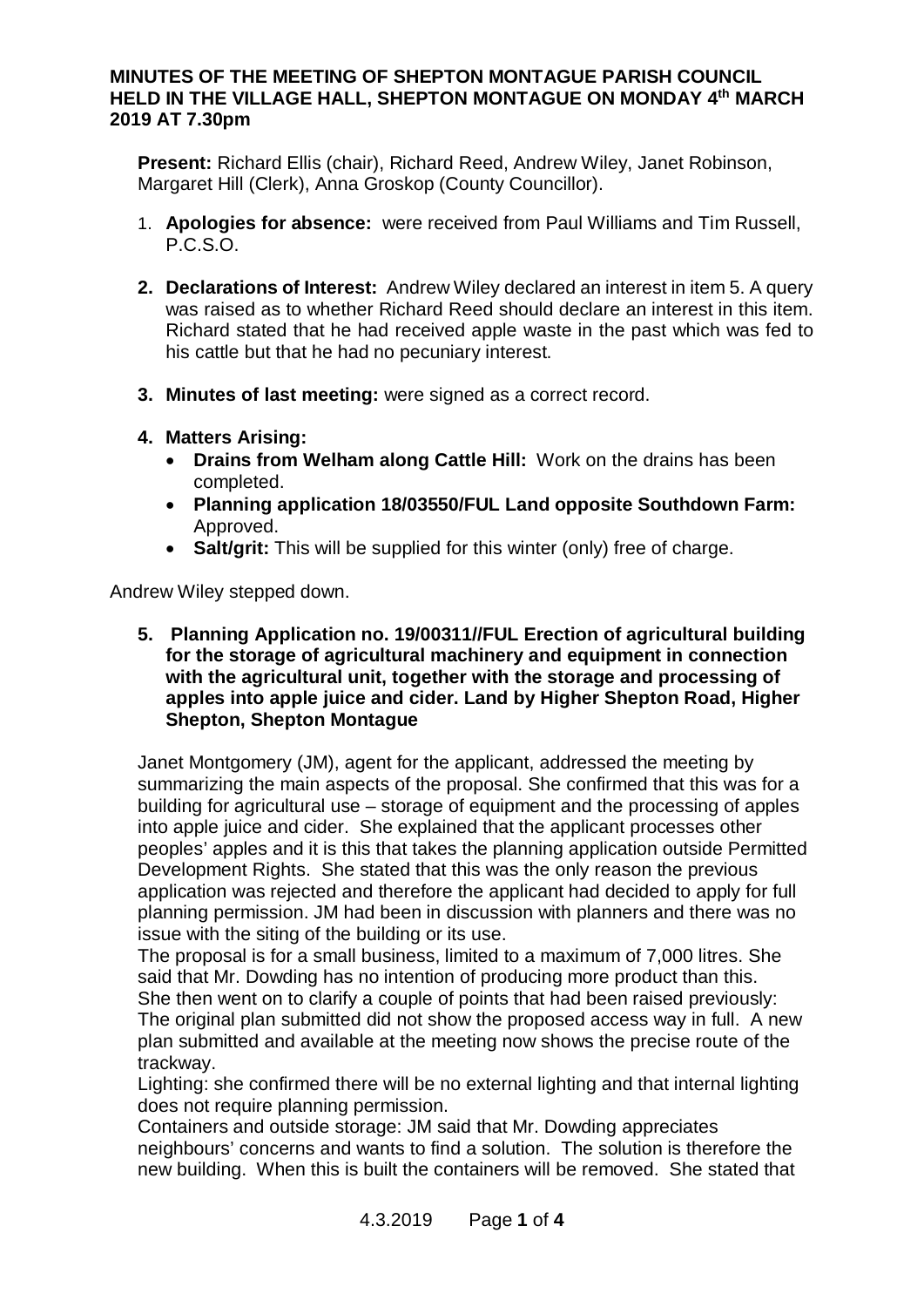no enforcement action has been taken by SSDC and the containers can remain there.

She additionally stated that there was a tree belt and copse between the rear boundary of the site and the residential gardens. This, coupled with the low profile of the site means that the building will not be visible to residents.

The chair then invited comments from the floor and 5 local residents spoke against the application, listing their objections to the proposal and their concerns regarding the inaccuracies in the application and the lack of information supplied on various aspects of the proposal.

Members then considered their response and it was resolved to send the comments to Planning.

Of the three members present, one is in favour of this agricultural development within the village, one has strong objections to this proposal (included below) and the Chair is broadly in favour of the proposal but feels that the processing, bottling and storage activities would be better sited elsewhere and that the inaccuracy of the submission document left many concerns (see below).

None of the local residents present at the meeting spoke in favour of the proposal.

Objections and concerns included:

#### **Containers**

The Applicant agreed at a previous meeting that the containers he has positioned in breach of planning regulations were a separate issue from this application and their removal was not dependent on permission being granted for this building. He has now changed his position and it would appear the removal of the containers is entirely dependent on gaining planning permission for this building. In fact the information included with the application states that '*The need for the building has been manifested by the bringing onto the land of two shipping containers* ..'

This sets a very dangerous precedent for future planning applications and has led to the conclusion that assurances from the applicant cannot be relied upon.

Mr. Dowding's agent stated that in fact no formal enforcement action had been taken by Planning despite the Parish Council and local residents calling for removal of these eyesores and the attendant clutter on the site.

As stated in response to each of the earlier applications, the Parish Council would appreciate speedy enforcement action to facilitate their removal.

### Other matters:

The very large size of the building is still of some concern. Mr Dowding previously offered to plant more trees to screen the building but Council requests that this is made a formal condition of any permission.

The single access track to the field and the proposed building goes behind four houses. The residents are concerned about traffic movements along this track behind their houses with attendant noise and disturbance. There is also considerable concern about noise from bottling and other activities within the building itself.

Mr Dowding previously confirmed that he will honour the agreement he entered into in 1994 when planning permission was granted (for the houses which back on to the proposed development), NOT to develop the surrounding fields for residential use. It would be helpful if this agreement was reiterated/confirmed in any future permissions.

4.3.2019 Page **2** of **4**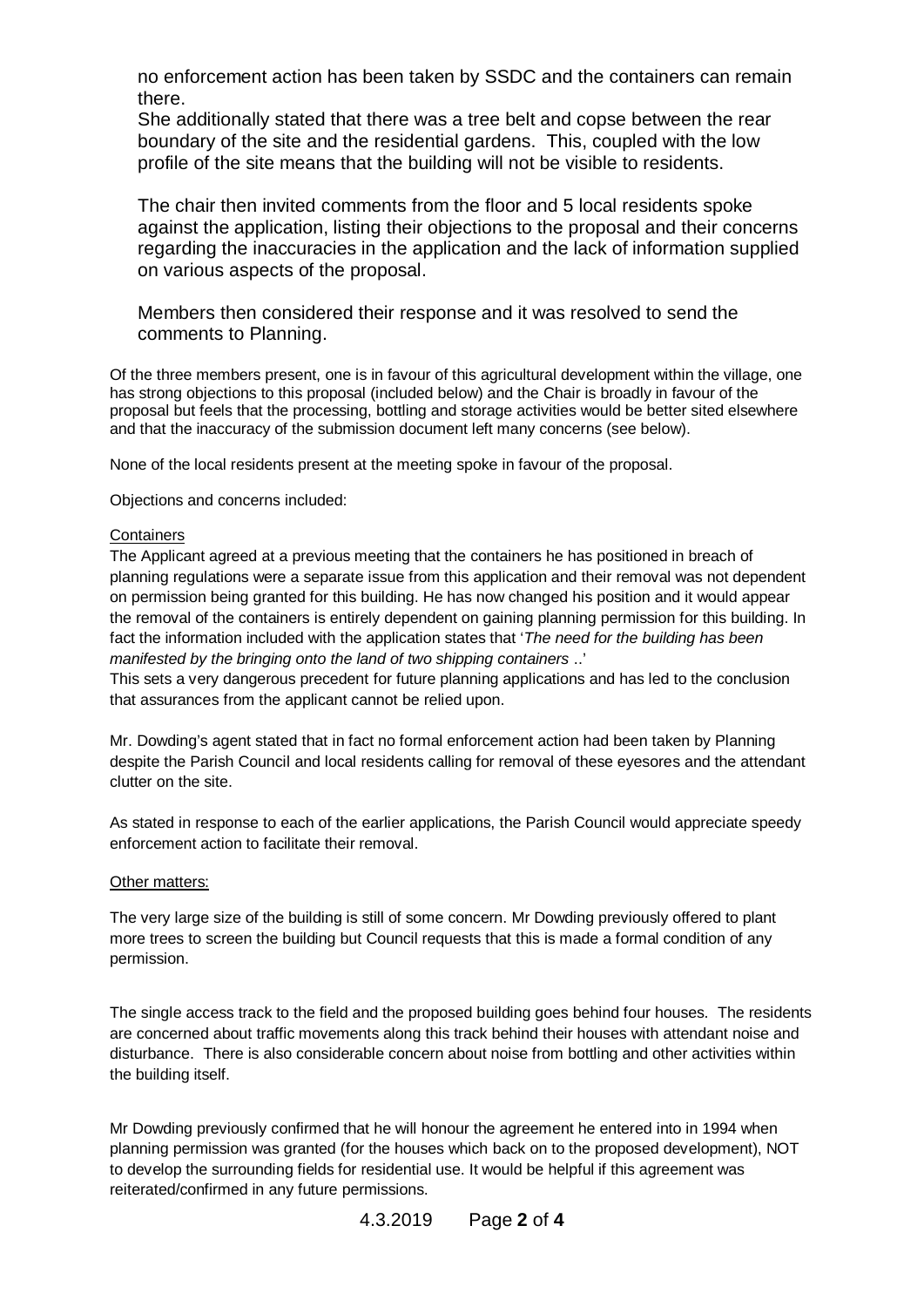There are no facilities for anyone working in the building (e.g. toilet/hand washing)

As the applicant will be bringing in the majority of the apples to be processed and stored, this building does not have to be on this land and could just as easily be sited other than in this green field.

### Inaccuracies/lack of clarity in the information submitted to Planning:

There are no 'portacabins' on the site, only metal shipping containers. These are clearly visible at the end of the residents' gardens.

The application refers to 'an existing layer of hardcore' on which the building will sit. This is only 'existing' because the applicant has put it there in anticipation of the building on what was formerly a green field.

The application refers to a 'substantial and mature landscaping belt' but this is in fact a row of small deciduous trees which, unfortunately, will provide little screening in winter.

There is no information provided as to the amount of future traffic anticipated on the access track and there are concerns as to its suitability and safety, exiting as it does at the crossroads by the pub.

There is a lack of detail concerning arrangements for water or waste run off and the removal of waste from the site.

There is very little information about the processing and bottling processes to be carried out in the building and their scope, or the machinery being used, and the proposed times of operation, yet this will have impact in terms of noise, effluent and waste and on the amenity of the houses that border the field.

Andrew Wiley re-joined the meeting.

## **6. Planning Application no. 19/00294/HOU Erection of two storey side extension to dwelling and single store extension and new roof to rear of dwelling. 1 Quarry Close, Red Roses, Stoney Stoke, BA9 8HR.**

It was resolved to send the following comment to Planning: Council has no objections to this proposal.

### **7. Planning Application no. 19/00423/FUL Rear extension (Revised application 18/01425/FUL. Trendle, Stoke Hill, Stoney Stoke, BA9 8HY**

It was resolved to send the following comment to Planning: Council has no objections to this proposal.

8. **Finance: Clerk's pay for 2018-19.** A cheque was signed for the Parish Clerk in the sum of £495.

### **9. Correspondence:**

· The clerk had received a planning application from Emily Estates relating to Welham Farm so another meeting would be needed soon to consider this. She advised that this proposal does not form part of the visitor attraction and will not be open to the public, but is for an archive.

4.3.2019 Page **3** of **4**